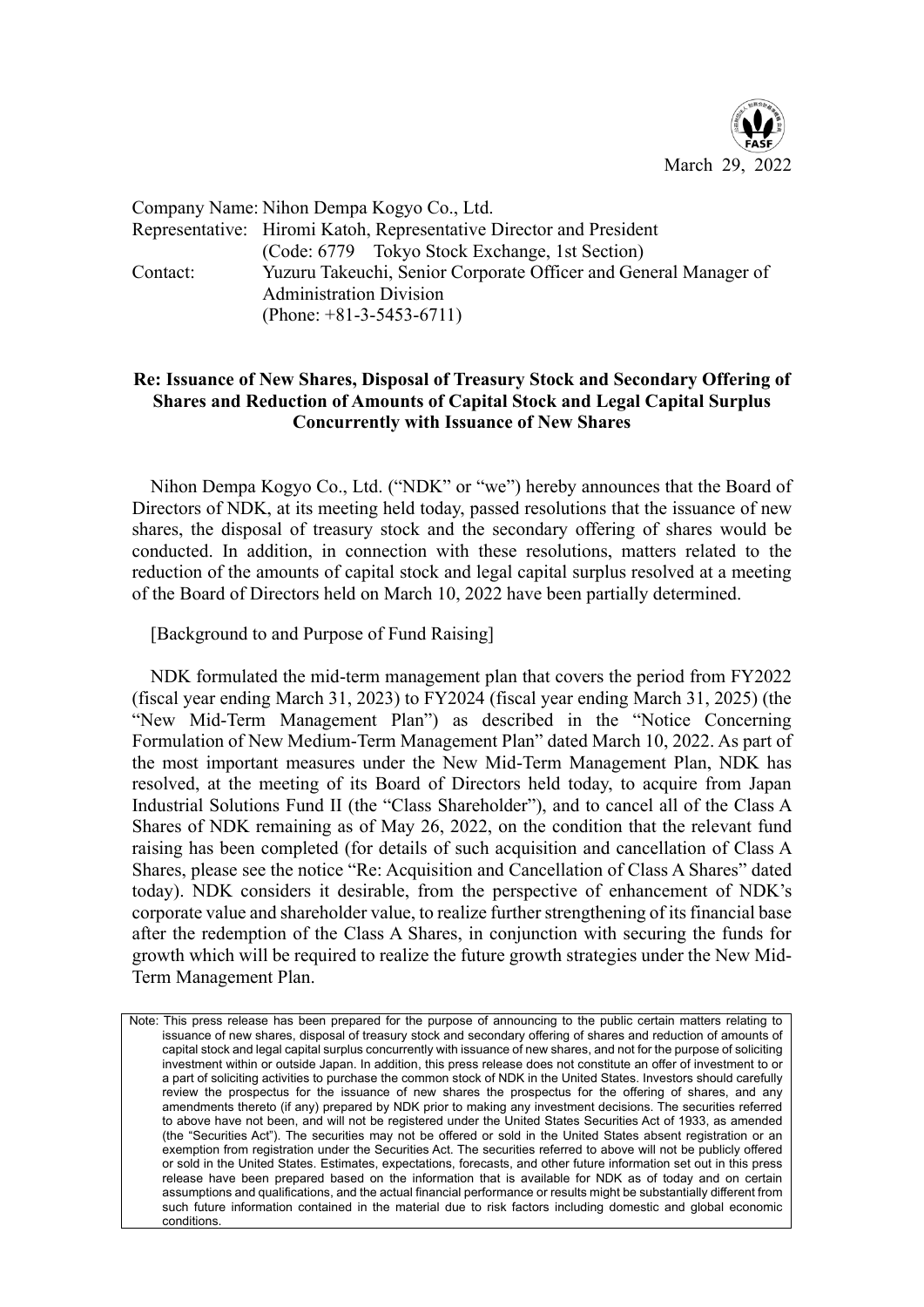NDK will be conducting the relevant fund raising as part of "solidifying the structure for the automotive electronics and 5G-related businesses", "the aggressive investment strategy for the realization of growth strategies", and "the financial strategy for the improvement of capital efficiency and the establishment of a healthy financial position" which are the most important measures under the New Mid-Term Management Plan. NDK intends to allocate, in accordance with the growth strategies under the New Mid-Term Management Plan, the raised funds to capital expenditures aimed at increasing production capacity, etc. for responding to the increase of demand for crystal devices mainly in automotive applications and 5G-related handsets, and will make efforts in order to enhance its mid-to-long term corporate value and shareholder value through strengthening of its profit base and financial base.

I. Issuance of New Shares, Disposal of Treasury Stock and Secondary Offering of Shares

|  |  | 1. Issuance of New Shares through Public Offering (Public Offering) |
|--|--|---------------------------------------------------------------------|
|  |  |                                                                     |

| (1) Class and number of<br>shares to be offered | 2,268,100 shares of common stock of NDK                                                                                                                                                                                                                                                                                                                                                                                                                                                                                                                                                                                                                                                                                                                                                                                                                  |
|-------------------------------------------------|----------------------------------------------------------------------------------------------------------------------------------------------------------------------------------------------------------------------------------------------------------------------------------------------------------------------------------------------------------------------------------------------------------------------------------------------------------------------------------------------------------------------------------------------------------------------------------------------------------------------------------------------------------------------------------------------------------------------------------------------------------------------------------------------------------------------------------------------------------|
| (2) Amount to be paid in                        | The amount to be paid in will be determined on a day<br>in the period between April 7, 2022 (Thu) and April<br>11, 2022 (Mon) (the "Pricing Date") in accordance<br>with the method set forth in Article 25 of the<br>Regulations Concerning Underwriting of Securities,<br>etc. promulgated by the Japan Securities Dealers                                                                                                                                                                                                                                                                                                                                                                                                                                                                                                                             |
| (3) Method of offering                          | Association (the "JSDA").<br>The offering will be a public offering, and the<br>underwriter shall underwrite and purchase all of the<br>shares. In addition, the issue price (offer price) in the<br>public offering shall be determined on the Pricing Date<br>in accordance with the method stated in Article 25 of<br>the Regulations Concerning Underwriting of<br>Securities, etc., of the JSDA, based on the preliminary<br>pricing terms calculated by multiplying the closing<br>price of the shares of common stock of NDK on the<br>Tokyo Stock Exchange, Inc. on the Pricing Date (or, if<br>no closing price is quoted, the closing price of the<br>immediately preceding date) by a number between<br>0.90 and 1.00 (with any fraction less than one yen<br>being rounded down), taking into account market<br>demand and other conditions. |

Note: This press release has been prepared for the purpose of announcing to the public certain matters relating to issuance of new shares, disposal of treasury stock and secondary offering of shares and reduction of amounts of capital stock and legal capital surplus concurrently with issuance of new shares, and not for the purpose of soliciting investment within or outside Japan. In addition, this press release does not constitute an offer of investment to or a part of soliciting activities to purchase the common stock of NDK in the United States. Investors should carefully review the prospectus for the issuance of new shares the prospectus for the offering of shares, and any amendments thereto (if any) prepared by NDK prior to making any investment decisions. The securities referred to above have not been, and will not be registered under the United States Securities Act of 1933, as amended (the "Securities Act"). The securities may not be offered or sold in the United States absent registration or an exemption from registration under the Securities Act. The securities referred to above will not be publicly offered or sold in the United States. Estimates, expectations, forecasts, and other future information set out in this press release have been prepared based on the information that is available for NDK as of today and on certain assumptions and qualifications, and the actual financial performance or results might be substantially different from such future information contained in the material due to risk factors including domestic and global economic conditions.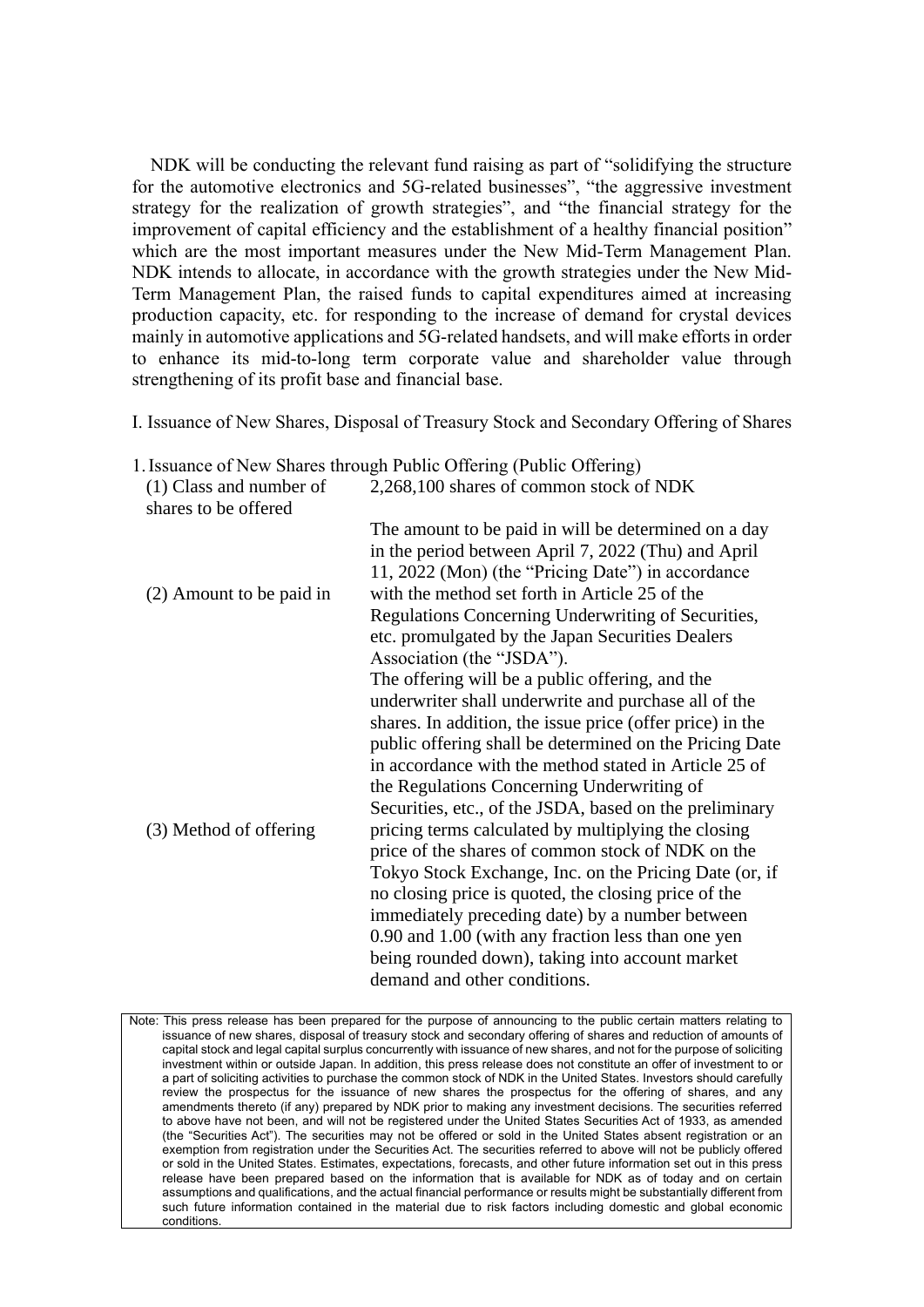|                              | In addition, a part of the number of shares to be offered<br>above may be sold to foreign investors in foreign |
|------------------------------|----------------------------------------------------------------------------------------------------------------|
|                              | markets mainly in Europe and Asia (excluding the U.S.<br>and Canada).                                          |
|                              | The payment date is a day in the period from April 13,                                                         |
| (4) Payment date             | 2022 (Wed) to April 15, 2022 (Fri), provided,                                                                  |
|                              | however, that such day is the fourth business day                                                              |
|                              | following the Pricing Date.                                                                                    |
|                              | The delivery date is the business day immediately                                                              |
| (5) Delivery date            | following the payment date above.                                                                              |
|                              | The deposit for subscription is the same price as the                                                          |
| (6) Deposit for subscription | issue price (offer price) per share.                                                                           |
| (7) Subscription unit        | 100 shares                                                                                                     |

(8) The amount to be paid in, the amounts of capital stock and legal capital surplus to be increased, the issue price (offer price), and any other matters necessary for this issuance of new shares of NDK through the public offering will be determined by Hiromi Katoh, Representative Director and President of NDK or a representative selected by him.

2.Disposal of Treasury Stock through Public Offering (Public Offering)

| (1) Class and number of  | 1,133,700 shares of common stock of NDK                  |
|--------------------------|----------------------------------------------------------|
| shares to be offered     |                                                          |
|                          | The amount to be paid in will be determined on the       |
|                          | Pricing Date in accordance with the method set forth in  |
|                          | Article 25 of the Regulations Concerning Underwriting    |
| (2) Amount to be paid in | of Securities, etc. promulgated by the JSDA. In          |
|                          | addition, the amount to be paid in is the same as the    |
|                          | amount to be paid in in the issuance of new shares       |
|                          | through public offering.                                 |
|                          | The offering will be a public offering, and the          |
|                          | underwriter shall underwrite and purchase all of the     |
|                          | shares. In addition, the disposal price (offer price) in |
|                          | the public offering shall be determined on the Pricing   |
|                          | Date in accordance with the method stated in Article     |
| (3) Method of offering   | 25 of the Regulations Concerning Underwriting of         |
|                          | Securities, etc., of the JSDA, based on the preliminary  |
|                          | pricing terms calculated by multiplying the closing      |
|                          | price of the shares of common stock of NDK on the        |
|                          | Tokyo Stock Exchange, Inc. on the Pricing Date (or, if   |
|                          | no closing price is quoted, the closing price of the     |

Note: This press release has been prepared for the purpose of announcing to the public certain matters relating to issuance of new shares, disposal of treasury stock and secondary offering of shares and reduction of amounts of capital stock and legal capital surplus concurrently with issuance of new shares, and not for the purpose of soliciting investment within or outside Japan. In addition, this press release does not constitute an offer of investment to or a part of soliciting activities to purchase the common stock of NDK in the United States. Investors should carefully review the prospectus for the issuance of new shares the prospectus for the offering of shares, and any amendments thereto (if any) prepared by NDK prior to making any investment decisions. The securities referred to above have not been, and will not be registered under the United States Securities Act of 1933, as amended (the "Securities Act"). The securities may not be offered or sold in the United States absent registration or an exemption from registration under the Securities Act. The securities referred to above will not be publicly offered or sold in the United States. Estimates, expectations, forecasts, and other future information set out in this press release have been prepared based on the information that is available for NDK as of today and on certain assumptions and qualifications, and the actual financial performance or results might be substantially different from such future information contained in the material due to risk factors including domestic and global economic conditions.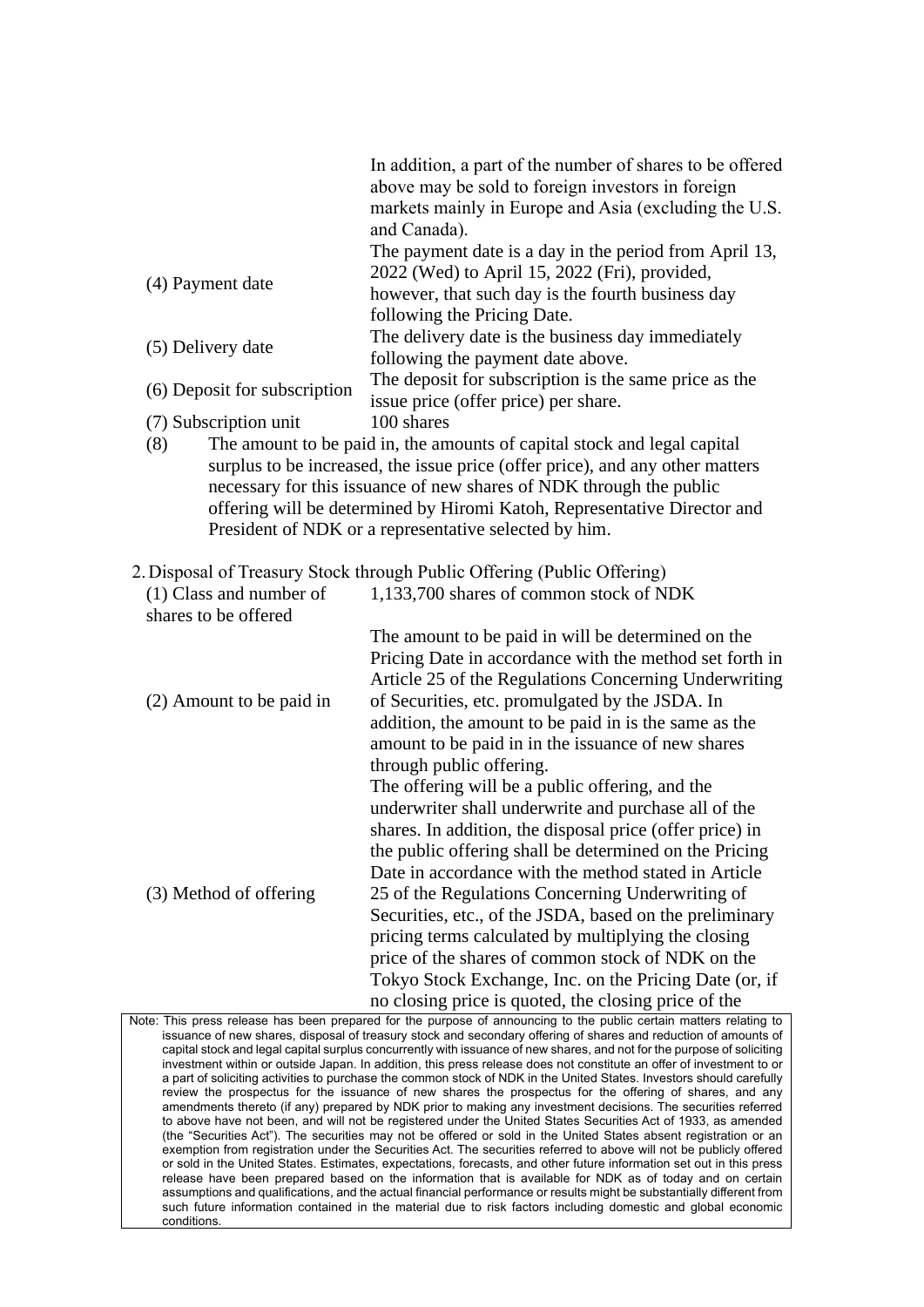|                              | immediately preceding date) by a number between                           |
|------------------------------|---------------------------------------------------------------------------|
|                              | 0.90 and 1.00 (with any fraction less than one yen                        |
|                              | being rounded down), taking into account market                           |
|                              | demand and other conditions. The disposal price (offer                    |
|                              | price) is the same as the issue price (offer price) in the                |
|                              | issuance of new shares through public offering.                           |
|                              | In addition, a part of the number of shares to be offered                 |
|                              | above may be sold to foreign investors in foreign                         |
|                              | markets mainly in Europe and Asia (excluding the U.S.                     |
|                              | and Canada).                                                              |
| (4) Payment date             | The payment date is the same as the payment date in                       |
|                              | the issuance of new shares through public offering.                       |
| (5) Delivery date            | The delivery date is the same as the delivery date in the                 |
|                              | issuance of new shares through public offering.                           |
| (6) Deposit for subscription | The deposit for subscription is the same price as the                     |
|                              | disposal price (offer price) per share.                                   |
| (7) Subscription unit        | 100 shares                                                                |
| (8)                          | The amount to be paid in, the disposal price (offer price), and any other |

- matters necessary for this disposal of treasury stock of NDK through the public offering will be determined by Hiromi Katoh, Representative Director and President of NDK or a representative selected by him.
- 3.Secondary Offering of Shares (Offering through Over-Allotment)

| (1) Class and number of | 510,200 shares of common stock of NDK.                   |
|-------------------------|----------------------------------------------------------|
| shares to be offered    | The number of shares mentioned above is the              |
|                         | maximum number of shares to be sold. The above           |
|                         | number may reduce, or this offering itself may be        |
|                         | cancelled, depending on market demand and other          |
|                         | conditions. Furthermore, the number of shares to be      |
|                         | sold will be determined on the Pricing Date, taking      |
|                         | into account market demand and other conditions.         |
| $(2)$ Seller            | The underwriter                                          |
| (3) Selling price       | Undetermined (The selling price will be determined on    |
|                         | the Pricing Date; however, such selling price will be    |
|                         | the same as the issue price (offer price) and the        |
|                         | disposal price (offer price) in the public offering.)    |
| (4) Method of offering  | Taking into account market demand and other              |
|                         | conditions for the public offering, the underwriter will |
|                         | make a secondary offering of the shares the common       |
|                         |                                                          |

Note: This press release has been prepared for the purpose of announcing to the public certain matters relating to issuance of new shares, disposal of treasury stock and secondary offering of shares and reduction of amounts of capital stock and legal capital surplus concurrently with issuance of new shares, and not for the purpose of soliciting investment within or outside Japan. In addition, this press release does not constitute an offer of investment to or a part of soliciting activities to purchase the common stock of NDK in the United States. Investors should carefully review the prospectus for the issuance of new shares the prospectus for the offering of shares, and any amendments thereto (if any) prepared by NDK prior to making any investment decisions. The securities referred to above have not been, and will not be registered under the United States Securities Act of 1933, as amended (the "Securities Act"). The securities may not be offered or sold in the United States absent registration or an exemption from registration under the Securities Act. The securities referred to above will not be publicly offered or sold in the United States. Estimates, expectations, forecasts, and other future information set out in this press release have been prepared based on the information that is available for NDK as of today and on certain assumptions and qualifications, and the actual financial performance or results might be substantially different from such future information contained in the material due to risk factors including domestic and global economic conditions.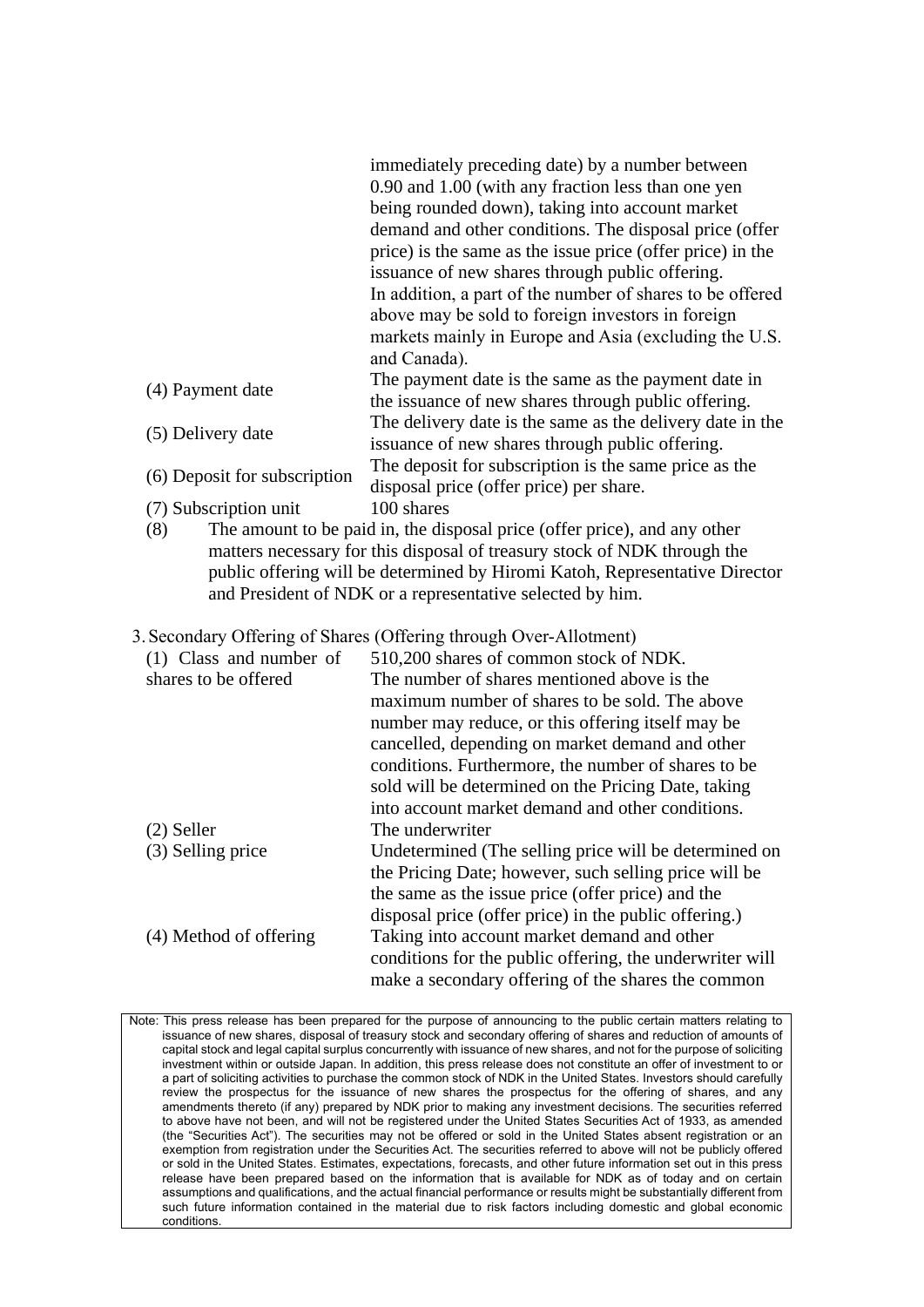|                              | stock of NDK that it borrows from certain<br>shareholder(s) of NDK. |
|------------------------------|---------------------------------------------------------------------|
| (5) Delivery date            | The delivery date is the same as the delivery date in the           |
|                              | public offering.                                                    |
| (6) Deposit for subscription | The deposit for subscription is the same as the deposit             |
|                              | for subscription in the public offering.                            |
| (7) Subscription unit        | 100 shares                                                          |

- (8) The selling price and any other matters necessary for this offering through over-allotment will be determined by Hiromi Katoh, Representative Director and President of NDK or a representative selected by him.
- 4.Issuance of New Shares through Third-Party Allotment (the Capital Increase through Third Party Allotment)

| (1) Class and number of    | 510,200 shares of common stock of NDK.                |
|----------------------------|-------------------------------------------------------|
| shares to be offered       |                                                       |
| (2) Amount to be paid in   | The amount to be paid in is the same as the amount to |
|                            | be paid in in the public offering.                    |
| (3) Allottee and number of | The underwriter 510,200 shares                        |
| shares to be allotted      |                                                       |
| (4) Payment date           | May 10, 2022 (Tue)                                    |
| (5) Subscription unit      | 100 shares                                            |

(6) The amount to be paid in, the amounts of capital stock and legal capital surplus to be increased, and any other matters necessary for issuance of new shares through the Third-Party Allotment will be determined by Hiromi Katoh, Representative Director and President of NDK or a representative selected by him.

(7) Shares not subscribed for within the subscription date will not be issued.

(8) The Third-Party Allotment is subject to the registration taking effect under the Financial Instruments and Exchange Act of Japan.

II. Reduction of Amounts of Capital Stock and Legal Capital Surplus Concurrently with Issuance of New Shares (Progress of Disclosed Matters)

For contemplating to maintain stable dividends after the capital increase described above and the acquisition of the Class A Shares, NDK would plan to reduce the amounts of each of the capital stock and legal capital surplus to be increased as a result of the issuance of new shares through public offering (the "Capital Increase through Public Offering") as described in "I. 1. Issuance of New Shares through Public Offering (Public Offering)" above and the issuance of new shares through third-party allotment (the Capital Increase through Third Party Allotment") as described in "I. 4. Issuance of New

Note: This press release has been prepared for the purpose of announcing to the public certain matters relating to issuance of new shares, disposal of treasury stock and secondary offering of shares and reduction of amounts of capital stock and legal capital surplus concurrently with issuance of new shares, and not for the purpose of soliciting investment within or outside Japan. In addition, this press release does not constitute an offer of investment to or a part of soliciting activities to purchase the common stock of NDK in the United States. Investors should carefully review the prospectus for the issuance of new shares the prospectus for the offering of shares, and any amendments thereto (if any) prepared by NDK prior to making any investment decisions. The securities referred to above have not been, and will not be registered under the United States Securities Act of 1933, as amended (the "Securities Act"). The securities may not be offered or sold in the United States absent registration or an exemption from registration under the Securities Act. The securities referred to above will not be publicly offered or sold in the United States. Estimates, expectations, forecasts, and other future information set out in this press release have been prepared based on the information that is available for NDK as of today and on certain assumptions and qualifications, and the actual financial performance or results might be substantially different from such future information contained in the material due to risk factors including domestic and global economic conditions.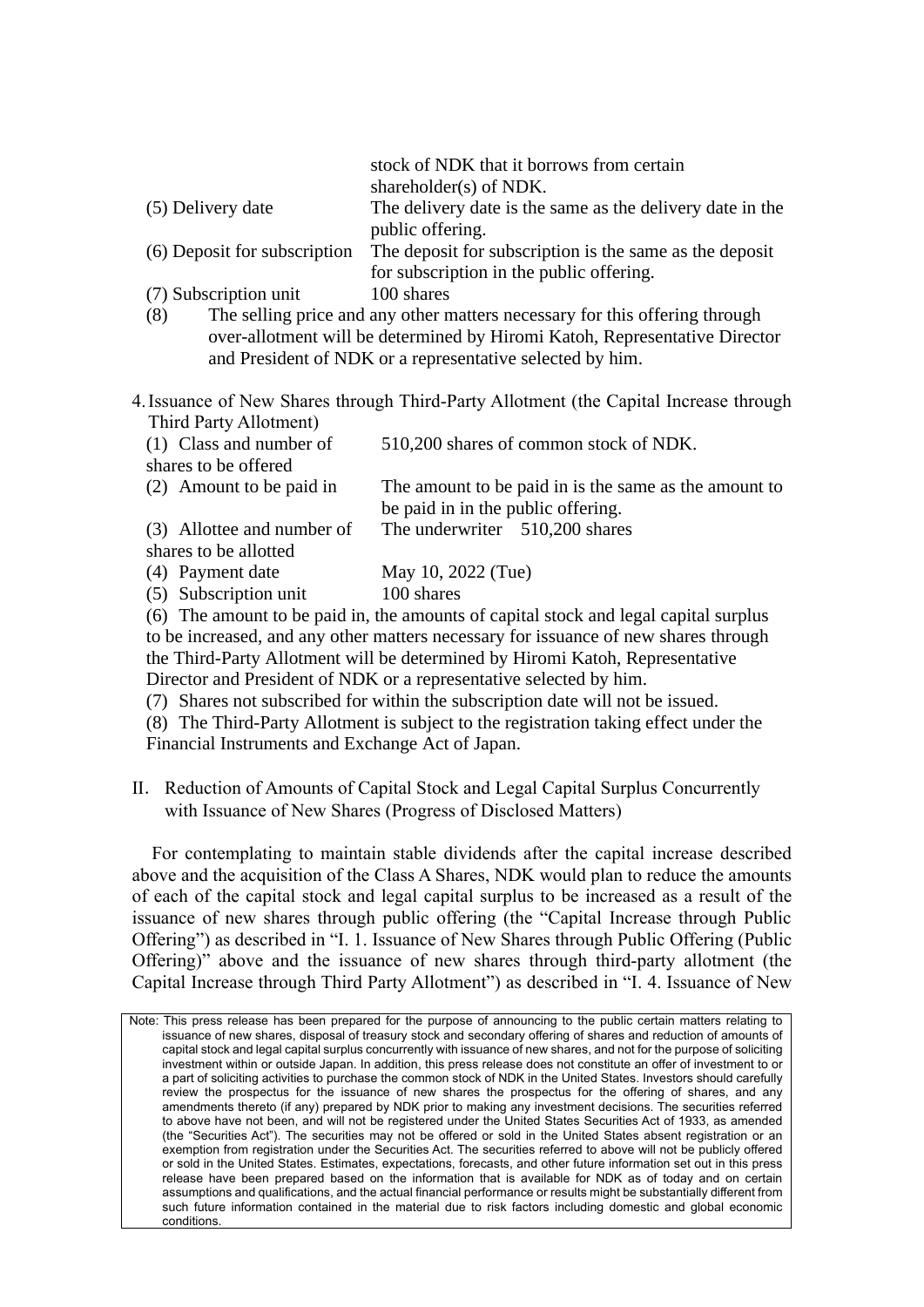Shares through Third-Party Allotment (the Capital Increase through Third Party Allotment)" above and transfer such amount to other capital surplus (the reduction of the amounts of capital stock and legal capital surplus is hereinafter referred to as the "Reduction of Amount of Capital Stock, etc."). NDK passed a resolution regarding the Reduction in Amount of Capital, etc. at a meeting of the Board of Directors of NDK held on March 10, 2022 (for the details thereof, please see the press release titled "Re: Shelf Registration Statement regarding Issuance of New Shares and Disposal of Treasury Stock and Reduction of Amounts of Capital Stock and Legal Capital Surplus Concurrently with Issuance of New Shares" as of March 10, 2022). At this time, NDK hereby announces that, pursuant to the resolution at a meeting of the Board of Directors of NDK, part of the schedule of the Reduction of Amount of Capital Stock, etc. was determined. There is no change in any other matters regarding the Reduction of Amount of Capital Stock, etc. described in the press release mentioned above.

| Resolution of the Board of Directors on  |                                           |
|------------------------------------------|-------------------------------------------|
| the Reduction of Amount of Capital       | March 10, 2022 (Thu)                      |
| Stock, etc.                              |                                           |
| Public notice with respect to statements | March 11, 2022 (Fri)                      |
| of objection by creditors (scheduled)    |                                           |
| Final deadline for statements of         | April 11, 2022 (Mon)                      |
| objection by creditors (scheduled)       |                                           |
| Effective date of the Reduction of       | Any day after April 13, 2022 (Wed) and    |
| Amount of Capital Stock, etc.            | before April 15, 2022 (Fri) (however, the |
| corresponding to Capital Increase        | same day as the payment date of the       |
| through Public Offering (scheduled)      | Capital Increase through<br>Public        |
|                                          | Offering)                                 |
| Effective date of the Reduction of       |                                           |
| Amount of Capital Stock, etc.            |                                           |
| corresponding to Capital Increase        | May 10, 2022 (Tue)                        |
| through Third Party Allotment            |                                           |
| (scheduled)                              |                                           |
| (Reference)                              |                                           |
| Acquisition date of 5,000 shares of the  | May 26, 2022 (Thu)                        |
| Class A Shares (scheduled)               |                                           |

Schedule of the Reduction of Amount of Capital Stock, etc. in the future (Scheduled)

## III. Use of Proceeds

Note: This press release has been prepared for the purpose of announcing to the public certain matters relating to issuance of new shares, disposal of treasury stock and secondary offering of shares and reduction of amounts of capital stock and legal capital surplus concurrently with issuance of new shares, and not for the purpose of soliciting investment within or outside Japan. In addition, this press release does not constitute an offer of investment to or a part of soliciting activities to purchase the common stock of NDK in the United States. Investors should carefully review the prospectus for the issuance of new shares the prospectus for the offering of shares, and any amendments thereto (if any) prepared by NDK prior to making any investment decisions. The securities referred to above have not been, and will not be registered under the United States Securities Act of 1933, as amended (the "Securities Act"). The securities may not be offered or sold in the United States absent registration or an exemption from registration under the Securities Act. The securities referred to above will not be publicly offered or sold in the United States. Estimates, expectations, forecasts, and other future information set out in this press release have been prepared based on the information that is available for NDK as of today and on certain assumptions and qualifications, and the actual financial performance or results might be substantially different from such future information contained in the material due to risk factors including domestic and global economic conditions.